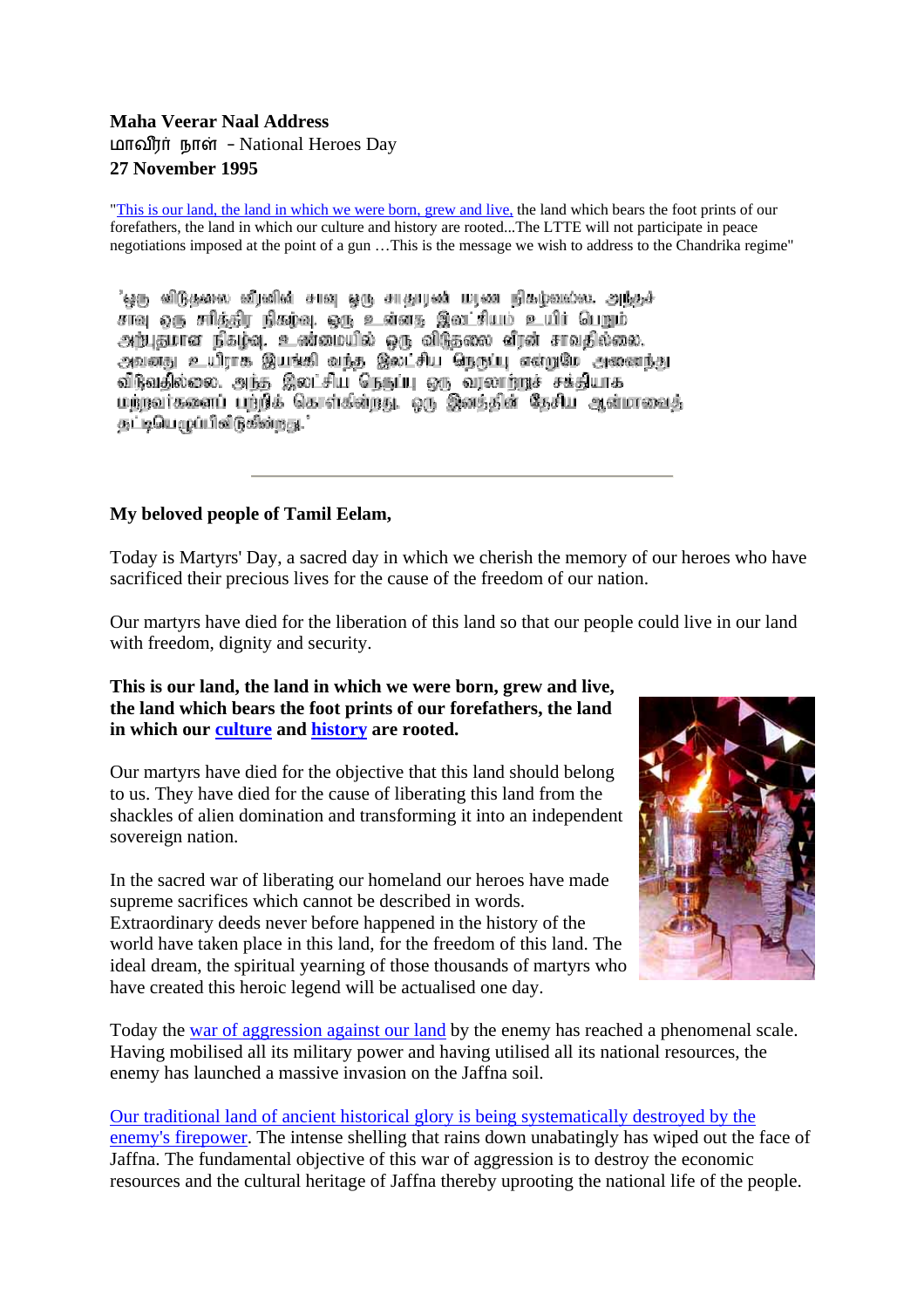This war is not, as the government claims, against the LTTE. This war is against the Tamil people, against the Tamil Nation. The objective of this war is to destroy the Tamil Nation. [This racist war of Sinhala chauvinism has a long history.](http://www.tamilnation.org/indictment/index.htm)

## **It has been going on before the birth of the LTTE. It has started by Chandrika's father. Now, Chandrika's government has given total expression to this racist war. The strategic objective of this war is to annihilate the national identity of the Tamils by destroying their life and property and their land and resources.**

Wearing a [peace mask](http://www.tamilnation.org/conflictresolution/tamileelam/cbkproposals/index.htm) and pretending that she was committed to a peaceful resolution of this conflict, Chandrika was able to cheat the Sinhala people and the world and assumed political power. Having taken the reins of power she staged a drama of peace negotiations. We extended our hands of friendship seeking a peaceful solution to the Tamil National question. To promote the peace process, we released the prisoners of war as a gesture of goodwill. During the [peace negotiations](http://www.tamilnation.org/conflictresolution/tamileelam/cbktalks/index.htm) we neither put forward stringent conditions nor rigid demands.

We requested Chandrika government to lift the economic embargo and the restrictions on travelling and to create conditions of normalcy. We requested the government to alleviate the suffering of our people who have been subjected to extreme difficulties without the basic needs of life.

But [Chandrika government was not prepared to concede even these meagre concessions](http://www.tamilnation.org/conflictresolution/tamileelam/cbktalks/950427vpbbcinterview.htm). As the talks prolonged fruitlessly for over a period of six months we realised an important fact that Chandrika government was not interested in peace nor in a peaceful resolution of the conflict. Since primacy was given to military concerns throughout the negotiations it became very apparent to us that Chandrika regime was seriously considering the military option.

The monumental scale in which the invasion has been launched on Jaffna amply illustrates the politico-military objective of the government. The strategy aims at the encirclement and occupation of the densely populated vital area of the Tamil homeland and to proclaim to the world that Jaffna society is 'liberated'. But this strategy of Chandrika government has turned out to be a disaster since the people of Jaffna city and Valigamam region evacuated the area before the encirclement of the army.

This **massive exodus** has demonstrated the fact that the people of Jaffna, in a unanimous stand, have expressed their opposition to the government war effort and absurd reasons attributed to it. This mass exodus has impressed upon the Sinhala Nation and the world that the Tamil people are no more prepared to be subjected to Sinhala state administration and that the people and the LTTE could not be separated. Therefore, Chandrika regime has failed to achieve the political objective behind the Jaffna offensive.

We are relieved that our people have safely escaped from the military siege and the political trap behind it, yet we are deeply sad about the enormous suffering and pain they are subjected to as a consequence of this mass displacement. It distresses us deeply that our people have had to vacate their traditional villages where they lived for centuries and leave their houses, lands and property and become destitutes.

Yet, we consider such tragic experience and suffering as a tremendous contribution by our people to the cause of national emancipation. This mass exodus proclaims to the world that our people are determined to live as free beings with self-dignity and that they are prepared to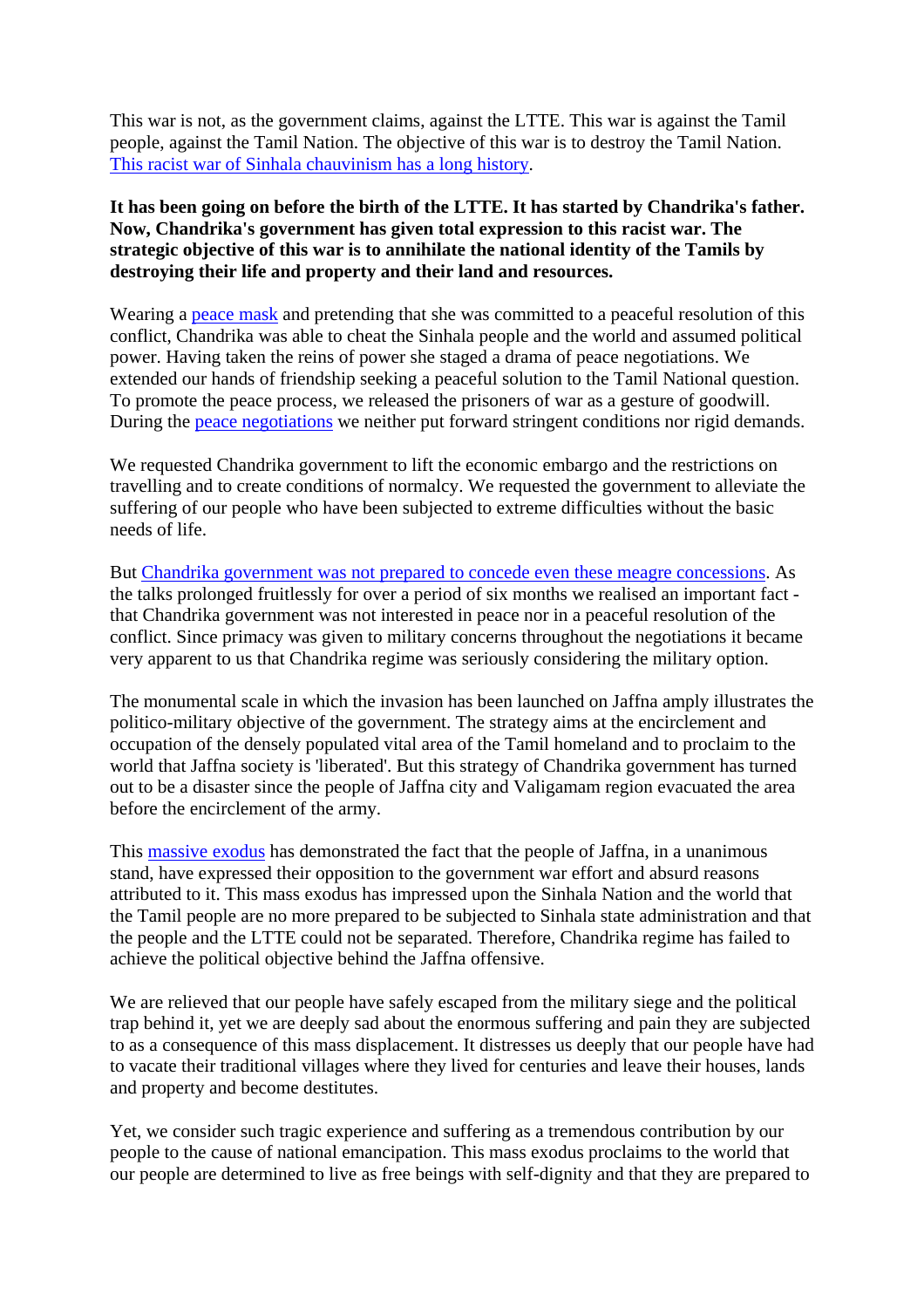face any form of suffering to be independent rather than subjecting themselves to the domination of the aggressor.

The [Sinhala military devils may hoist victory flags in depopulated Jaffna](http://www.tamilnation.org/indictment/genocide95/gen95032.htm) which has been reduced to rubble. The Sinhala chauvinistic gangs in the South may light crackers in jubilation assuming that they have captured the kingdom of Jaffna. Chandrika may send peace signals believing that military hegemony has been achieved. In these circumstances we wish to make it absolutely clear that as long as the Sinhala army is occupying Jaffna the doors for peace will be firmly closed.

The LTTE will not participate in peace negotiations imposed at the point of a gun subjecting itself to military pressure. This is the message we wish to address to Chandrika regime. It will be nothing other than political stupidity if Chandrika government thinks that it can bring about peace and political settlement by occupying Jaffna and uprooting hundreds of thousands of people.

## **The invasion of Jaffna is a gigantic historical blunder made by Chandrika regime. As a consequence of this act the Colombo government has closed all avenues for peace and plunged the entire island into grave conflictual situation.**

There is absolutely no truth in claims made by the government controlled media that the LTTE has suffered heavy casualties and that it has been weakened by the offensive on Jaffna. In the battle of Jaffna, we have neither suffered heavy casualties nor been weakened. It is the armed forces that have suffered more casualties than the LTTE.

We have fought efficiently within our capability against huge military formations with formidable manpower and firepower which advanced along a geographical terrain advantageous to them. Though we fought under extremely difficult and dangerous conditions we did not suffer heavy casualties. Neither our manpower nor our military structure is affected in anyway.

The army's strategy to entice us into a conventional war to destroy our manpower did not work. In the battle of Jaffna we faced a set-back. It is a temporary set-back. We faced serious set-back during the Indian military occupation. But we were not defeated. In the end, it was the Indian army which faced defeat. Therefore, today's set-back will turn out to be a victory tomorrow.

Sri Lankan army has over-stretched its feet on the Jaffna soil. It is not a difficult task to conquer territories by mobilising large formations of troops. But it will be a difficult task to hold the territories captured. This is the historical reality faced by the aggressive armies all over the world. The Sri Lankan army will soon learn this historical truth.

Sri Lankan state is attempting to determine the political destiny of the Tamils on the basis of military power. It assumes that it can impose an inadequate solution on the Tamils by military hegemony and territorial aggression. Such a military solution underlies Chandrika's conception of 'war for peace'.

Any Tamil with self-dignity will not accept such a solution. To frustrate this government's scheme and to advance our liberation struggle, we are left with only one alternative. We have to strengthen our military structure and intensify our struggle. It is only by strengthening the